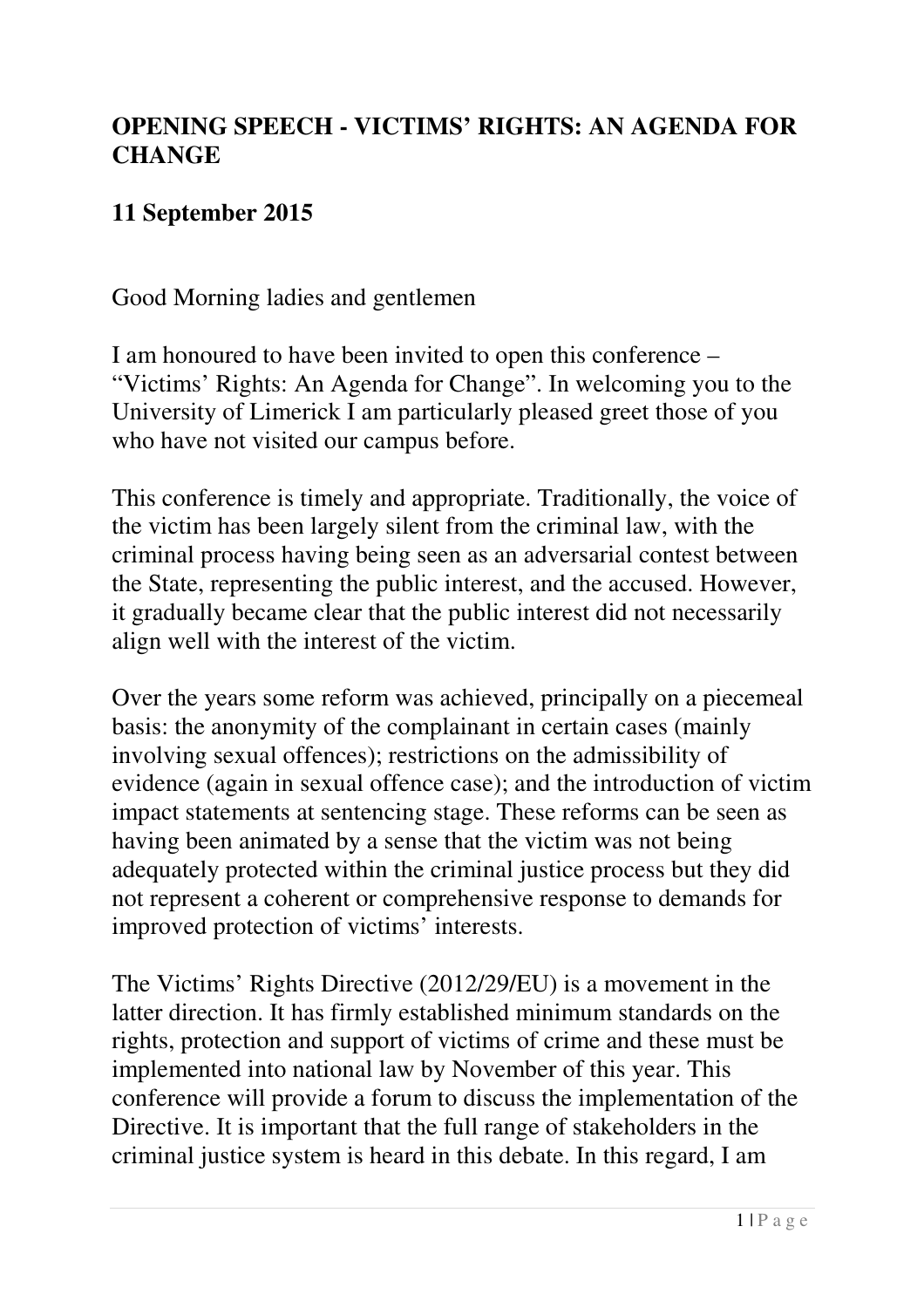delighted to see that there is representation from the judiciary, an Garda Síochána, the Office of the Director of Public Prosecutions, the Probation Service, agencies and voluntary bodies that deal with and represent victims of crime, as well as from the world of academia. This broad coalition will ensure that we can avail of the full range of expertise in the area of victims' rights.

At the University of Limerick we intend to act on the growing importance of victims' right. Already we host the *Hate and Hostility Research Group*, an interdisciplinary cluster that has highlighted the issue of hate crime and whose work has culminated in proposed legislation: that is the type of research impact that the University is proud to boast about.

I am also aware that the Centre for Criminal Justice will be renamed the *Centre for Criminal Justice and Victim Studies*, an important change that reflects the work undertaken in the University in this area and which will place a greater emphasis on its future energies. Researchers in the Centre have a demonstrated a strong commitment to victims' rights evident in:

- policy based research reports (on hate crime; on the needs and concerns of victims of crime; on domestic violence; and on victims with disabilities).
- submissions to Oireachtas on the law on sexual offences.
- national and international articles (in journals such as *International Review of Victimology* and *International Journal of Evidence and Proof*).
- the first book in Ireland focused specifically on the first victims of crime (to be published in May 2016 by Manchester University Press)
- A new postgraduate module on Victimology
- Work with key stakeholders such as COSC, the Irish Council for Civil Liberties, the Commission for the Support of Victims